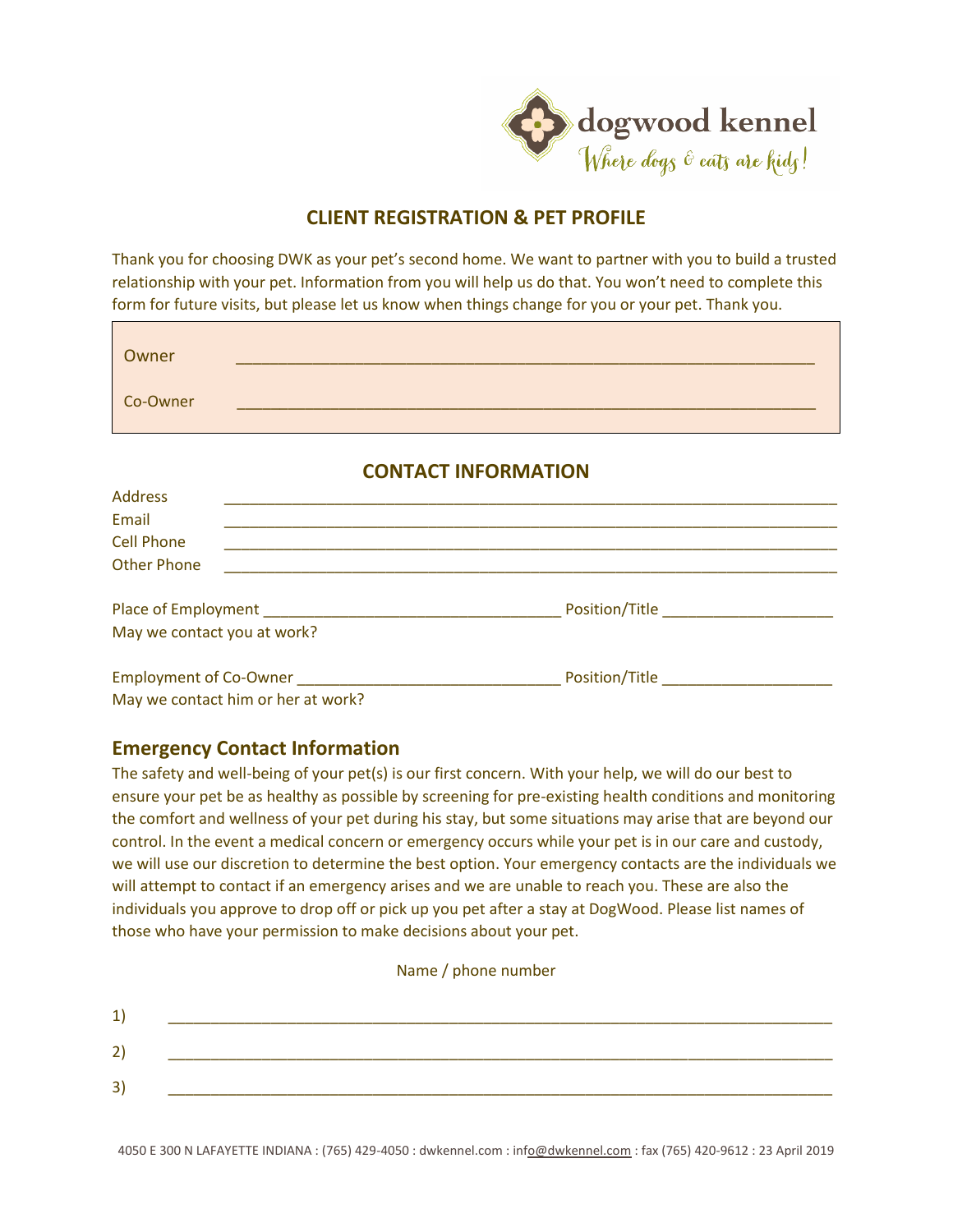#### **PET PROFILE**

The more we know about your pet, the better we can tailor his or her stay at DogWood. Please list requested information and other details you would like us to know about each pet. Thank you!

|              | Name | <b>Breed</b> | Color | DOB | F/M Spay/Neuter |
|--------------|------|--------------|-------|-----|-----------------|
| 1            |      |              |       |     |                 |
| $\mathbf{2}$ |      |              |       |     |                 |
| 3)           |      |              |       |     |                 |
|              |      |              |       |     |                 |

#### **HISTORY**

Please add comments below about fears, sensitivities, allergies, illnesses, conditions, surgeries, past injuries, climbing or escaping incidents, interactions with other dogs, former boarding or play experiences, dog parks, or bite history (canine or human) that will help us better care for your pet and keep your dog, other dogs, and our staff safe and well.

## **INTEREST IN DOGWOOD KENNEL**

|                       |                                                         | How did you hear about DogWood Kennel? (We would like to offer a referral reward.)                 |                 |  |
|-----------------------|---------------------------------------------------------|----------------------------------------------------------------------------------------------------|-----------------|--|
|                       | What DogWood Services do you plan to use in the future? | <b>Example 2</b> LayPlay Comming DayPlay Comming                                                   | <b>Training</b> |  |
|                       |                                                         | Thank you for choosing DWK as your pet's home away from home.                                      |                 |  |
|                       |                                                         | Signature of Owner or Representative Manual Account of the Contractor of County and September 2014 | Date            |  |
| Printed name of above |                                                         |                                                                                                    |                 |  |

4050 E 300 N LAFAYETTE INDIANA : (765) 429-4050 : dwkennel.com : in[fo@dwkennel.com](mailto:o@dwkennel.com) : fax (765) 420-9612 : 23 April 2019